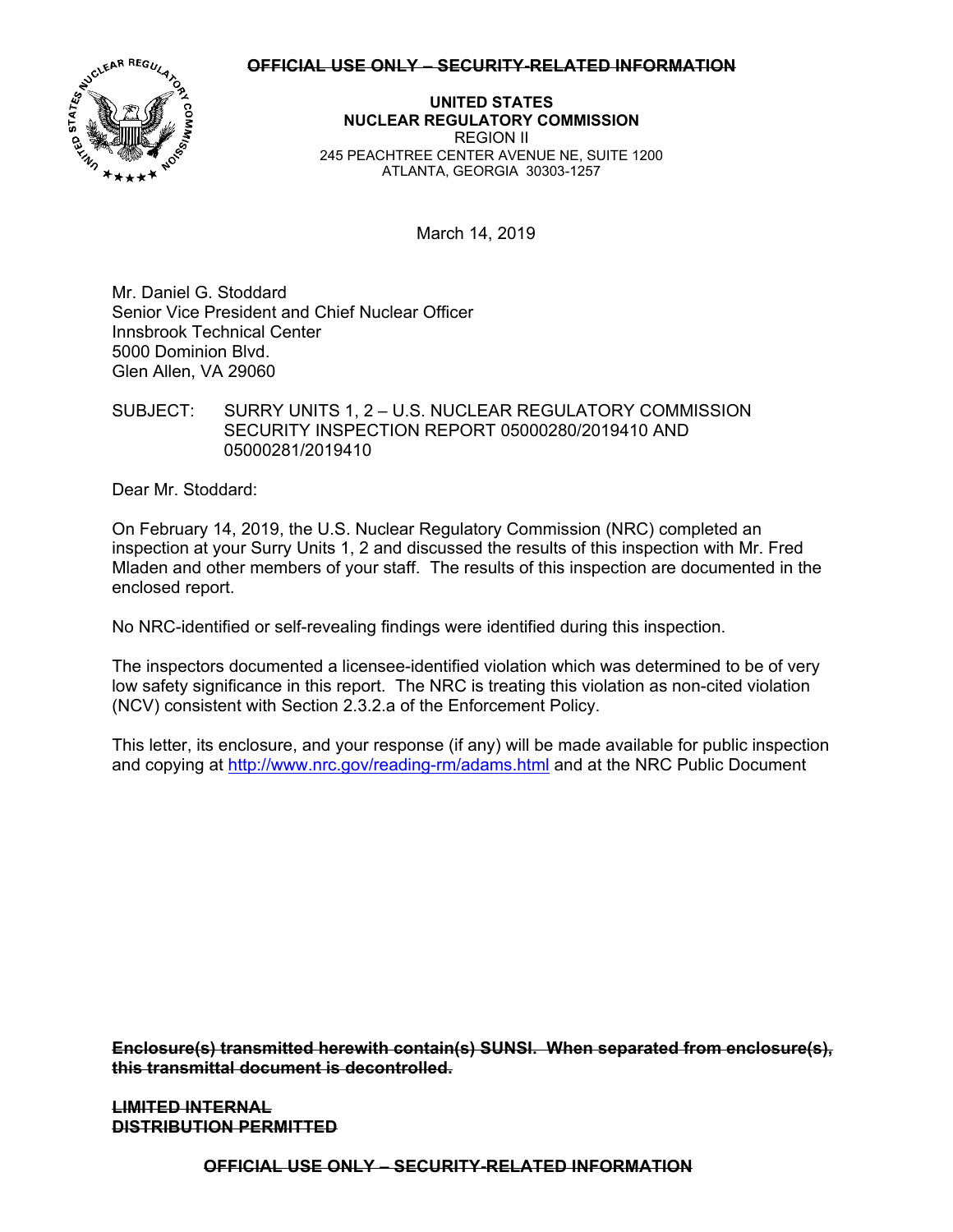**OFFICIAL USE ONLY – SECURITY-RELATED INFORMATION** 

D. Stoddard 2

Room in accordance with 10 CFR 2.390, "Public Inspections, Exemptions, Requests for Withholding."

Sincerely,

## **/RA/**

Scott M. Shaeffer, Chief Engineering Branch 2 Division of Reactor Safety

Docket Nos.: 05000280 and 05000281 License Nos.: DPR-32 and DPR-37

Enclosure: Inspection Report 05000280/2019410 and 05000281/2019410

cc: (See page 2)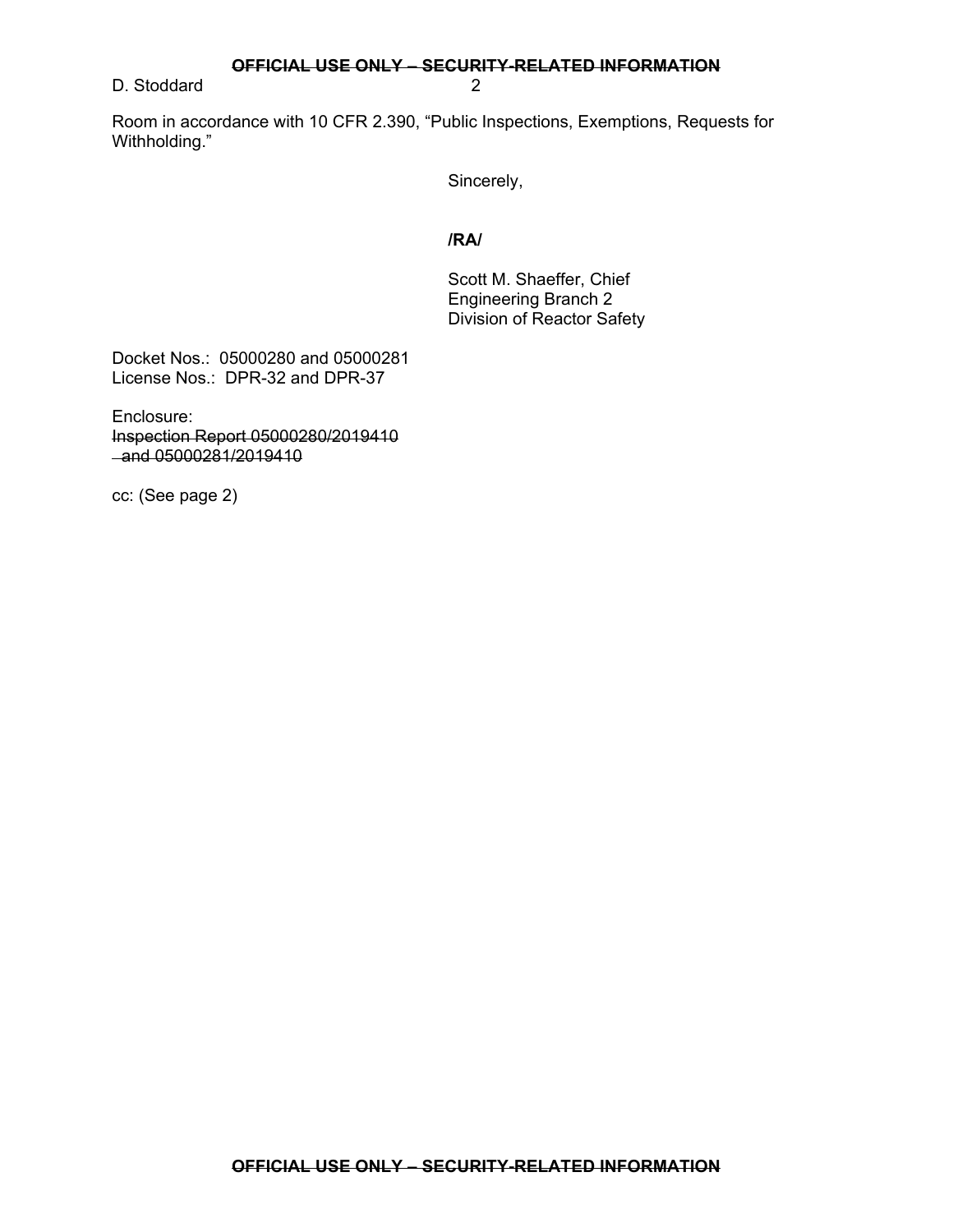# **OFFICIAL USE ONLY – SECURITY-RELATED INFORMATION**

D. Stoddard 3

cc: Mr. Roger Lee Jones Manager, Nuclear Protection Services Surry Power Station 5570 Hog Island Road Surry, VA 23883-0315